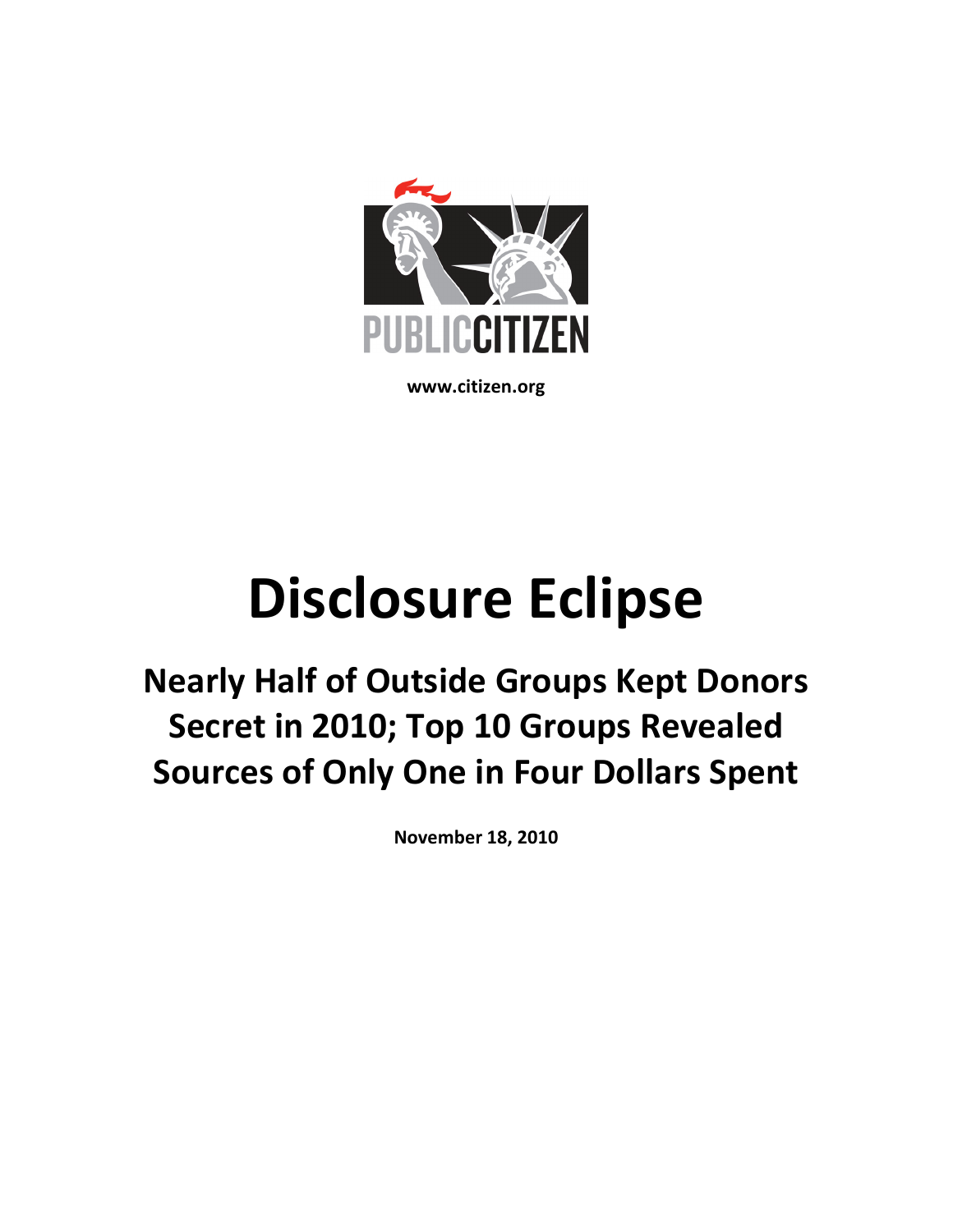# Acknowledgments

This report was written by Taylor Lincoln, research director of Public Citizen's Congress Watch division.

# About Public Citizen

Public Citizen is a national non-profit organization with more than 160,000 members and supporters. We represent consumer interests through lobbying, litigation, administrative advocacy, research, and public education on a broad range of issues including consumer rights in the marketplace, product safety, financial regulation, safe and affordable health care, campaign finance reform and government ethics, fair trade, climate change, and corporate and government accountability.



Public Citizen's Congress Watch 215 Pennsylvania Ave. S.E. Washington, D.C. 20003 P: 202-546-4996 F: 202-547-7392 http://www.citizen.org

© 2010 Public Citizen. All rights reserved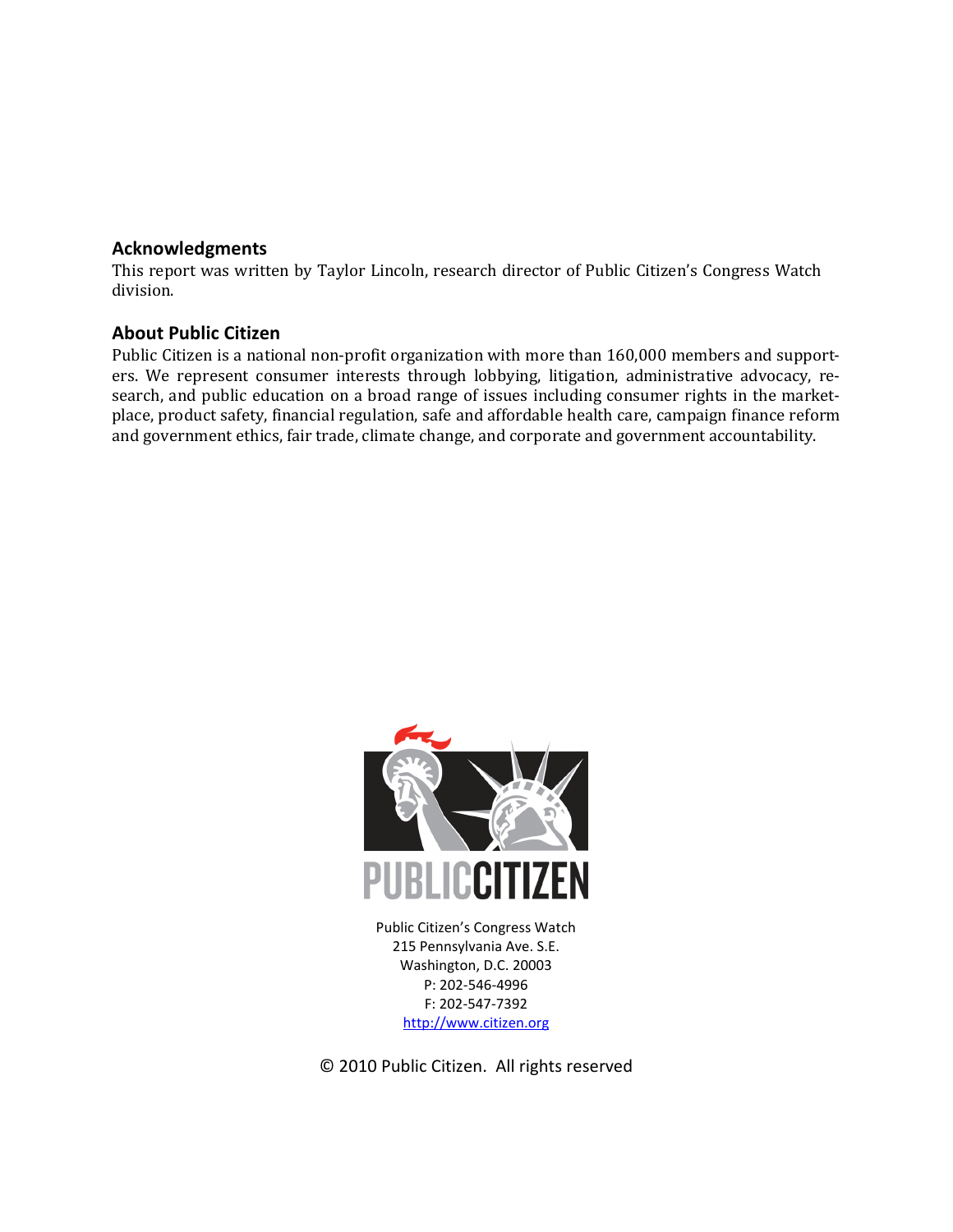# Disclosure Eclipse

Before the Supreme Court reversed its positions in two landmark campaign finance reform cases, the public was able to learn the identities of the major funders behind nearly all political advertisements broadcast near federal elections.

These assurances did not apply in 2010, the first election cycle since the court's opinion in Citizens United v. Federal Election Commission permitted unlimited corporate and union spending in federal elections.

Of 308 outside groups, excluding party committees, that reported spending money on this year's elections, just 166 (53.9 percent) provided any information about the sources of their funding, according to Public Citizen's analysis of Federal Election Commission (FEC) data.

Of the 10 top spending groups, only three provided information about their funders. These top 10 groups -- which collectively spent \$138.5 million, equal to 52 percent of the \$266.4 million spent by all outside groups in 2010 to influence this years elections - disclosed the sources of only 27.1 percent, of the money they spent.

Groups not disclosing any information about their funders collectively spent \$135.6 million to influence this year's elections. That was almost exactly double the \$68.9 million grand total spent by outside groups in 2006, the most recent mid-term election cycle.<sup>1</sup>

Although the Supreme Court's opinion in Citizens United lauded the virtues of disclosure, the effect of that decision and the court's earlier retrenchment of campaign finance regulation in 2007 has been less disclosure.

www.opensecrets.org/outsidespending/index.php

 $\overline{a}$ 

There are two chief forms of federally regulated electioneering activities by outside groups: electioneering communications and independent expenditures. An electioneering communication is an advertisement broadcast in the run-up to an election that mentions a federal candidate but stops short of advocating a vote for or against the candidate. Independent expenditures expressly advocate for the victory or defeat of a candidate.

In the years between the passage of The Bipartisan Campaign Reform Act of 2002 (BCRA) and the Supreme Court's 2007 opinion in Federal Election Commission v. Wisconsin Right to Life,<sup>2</sup> the public received almost complete disclosure of the major funders behind electioneering communications and could be assured that such messages were financed solely by individuals. But after the court in Wisconsin Right to Life poked a major loophole in BCRA's prohibition on using corporate or union money for electioneering communications, the share of groups revealing the funders of their electioneering ads sunk to less than half in the 2008 election cycle and to just over one-third in the recently completed 2010 cycle.

| Year | # of Groups<br><b>Reporting</b><br><b>ECs</b> | #of Groups<br><b>Reporting the</b><br><b>Donors</b><br><b>Funding ECs</b> | <b>Pct. of Groups</b><br>Reporting<br>the Donors<br><b>Funding</b><br><b>ECs</b> |
|------|-----------------------------------------------|---------------------------------------------------------------------------|----------------------------------------------------------------------------------|
| 2004 | 47                                            | 46                                                                        | 97.9                                                                             |
| 2006 | 31                                            | 30                                                                        | 96.8                                                                             |
| 2008 | 79                                            | 39                                                                        | 49.3                                                                             |
| 2010 | 53                                            | $18^3$                                                                    | 34.0                                                                             |

Disclosure by Groups Making Electioneering Communications, 2004-2010

Source: Public Citizen analysis of FEC data

 $\overline{a}$ 

Before Citizens United, nearly all outside groups making independent expenditures were required by law to disclose the sources of their money. The most common exception

<sup>&</sup>lt;sup>1</sup> Public Citizen analysis of data provided by the Center for Responsive Politics.

<sup>2</sup> Federal Election Commission v. Wisconsin Right to Life, Inc., 551 U.S. 449 (2007)

<sup>3</sup> Americans for Prosperity and Focus on the Family affiliate CitizenLink each disclosed contributions accounting for less than 1 percent of the amount they spent on the elections, are not included among the groups disclosing their donors.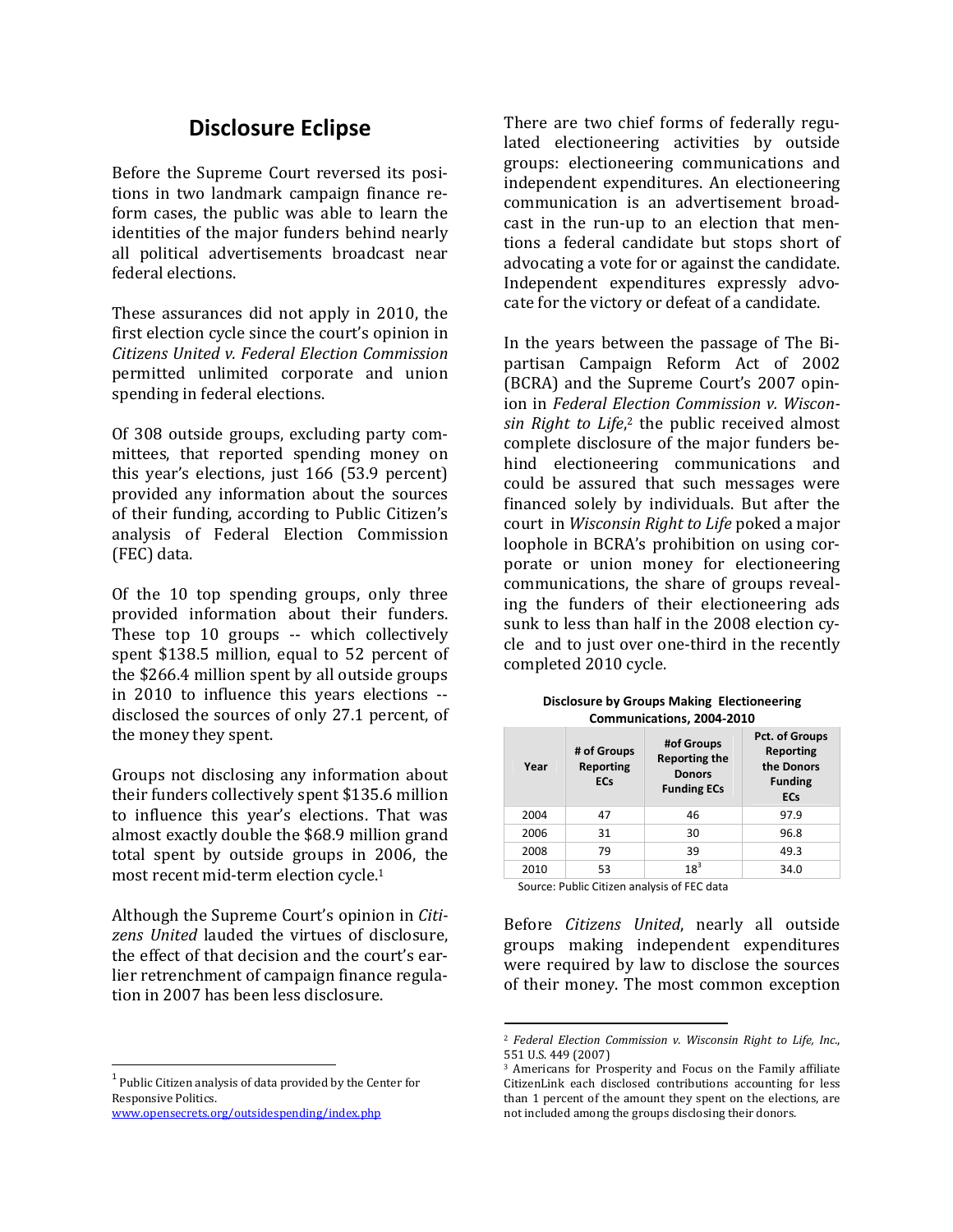was for certain expenditures by "qualified non-profit" groups, which can only accept money from individuals and are prohibited from engaging primarily in influencing elections.

Although disclosure among groups making independent expenditures was higher in 2010 than for those making electioneering communications, it was much lower than in past election cycles. Among the 30 groups spending the most on independent expenditures from the 2004 through 2008 election cycles,4 between 83.3 and 96.7 percent disclosed their funders. In 2010, just 70 percent disclosed.

| Independent Expenditures, 2004-2010 |                                                      |                                                          |       |  |  |  |
|-------------------------------------|------------------------------------------------------|----------------------------------------------------------|-------|--|--|--|
| Year                                | <b>Groups</b><br><b>Disclosing</b><br><b>Funders</b> | <b>Groups Not</b><br><b>Disclosing</b><br><b>Funders</b> | Pct.  |  |  |  |
| 2004*                               | 26                                                   | 3                                                        | 89.7% |  |  |  |
| 2006                                | 29                                                   | 1                                                        | 96.7% |  |  |  |
| 2008                                | 25                                                   | 5                                                        | 83.3% |  |  |  |
| 2010                                | 21                                                   | q                                                        | 70.0% |  |  |  |

#### Disclosure by Top 30 Groups Making Independent Expenditures, 2004-2010

Source of top independent expenditure groups, Center for Responsive Politics:

www.opensecrets.org/outsidespending/index.php

\* Once case is ambiguous and was not included

## Electioneering Communications

BCRA was best known for banning political parties from accepting "soft money," unlimited contributions that often came from corporations and unions. Political parties evaded the prohibition against using such money for electioneering purposes by crafting ads that avoided using the "magic words" -- such as "vote for" or "vote against" -- that federal courts had interpreted as a threshold for express advocacy.

BCRA also barred outside groups from using corporate or union money to finance broadcast messages in the 60 days preceding a general election or 30 days before primary that mentioned a federal candidate but stopped short of express advocacy. This provision required outside groups to disclose their spending to the FEC within 24 hours of broadcasting electioneering communications and to document that the messages were financed by individuals by disclosing their sources of money.

In December 2003, the Supreme Court upheld BCRA's soft money ban and its prohibition against corporate and union-sponsored political issue ads in the run-up to elections.

But in June 2007, in the first major campaign finance opinion handed down by the court of Chief Justice John Roberts, the Supreme Court reversed the earlier decision in part by allowing corporate and union money to finance electioneering communications if the ads were "issue oriented." The FEC responded later that year by watering down disclosure rules to require groups making electioneering communications only to disclose contributions specifically earmarked for that purpose.<sup>5</sup> This rule enabled trade associations and other outside groups to keep the sources secret.

As mentioned above, the percentage of groups disclosing the financiers of their ads fell from nearly 100 percent before Wisconsin Right to Life to less than 50 percent in 2008, and to just over a third in the recently completed election cycle.

Collectively, in 2010, groups making electioneering communications disclosed the sources of only \$17.3 million, or 23.3 percent, of their \$74.3 million in electioneering communication spending.

Only two of the top 10 groups reporting the most electioneering communications spend-

 $\overline{a}$ 

 $\overline{a}$ 

<sup>4</sup> Because the number of groups making independent expenditures is far more numerous than those making electioneering communications, analysis for this study was limited to the 30 top spending independent expenditure groups per cycle. The top 30 groups accounted for about 76 percent of independent expenditure spending in 2010 and from between 88 and 94 percent in the 2004 through 2008 election cycles, according to Public Citizen's analysis of data provided by the Center for Responsive Politics. CRP's data on outside groups is available at http://www.opensecrets.org/outsidespending/index.php.

 $5$  11 C.F.R. § 104.20(c)(9)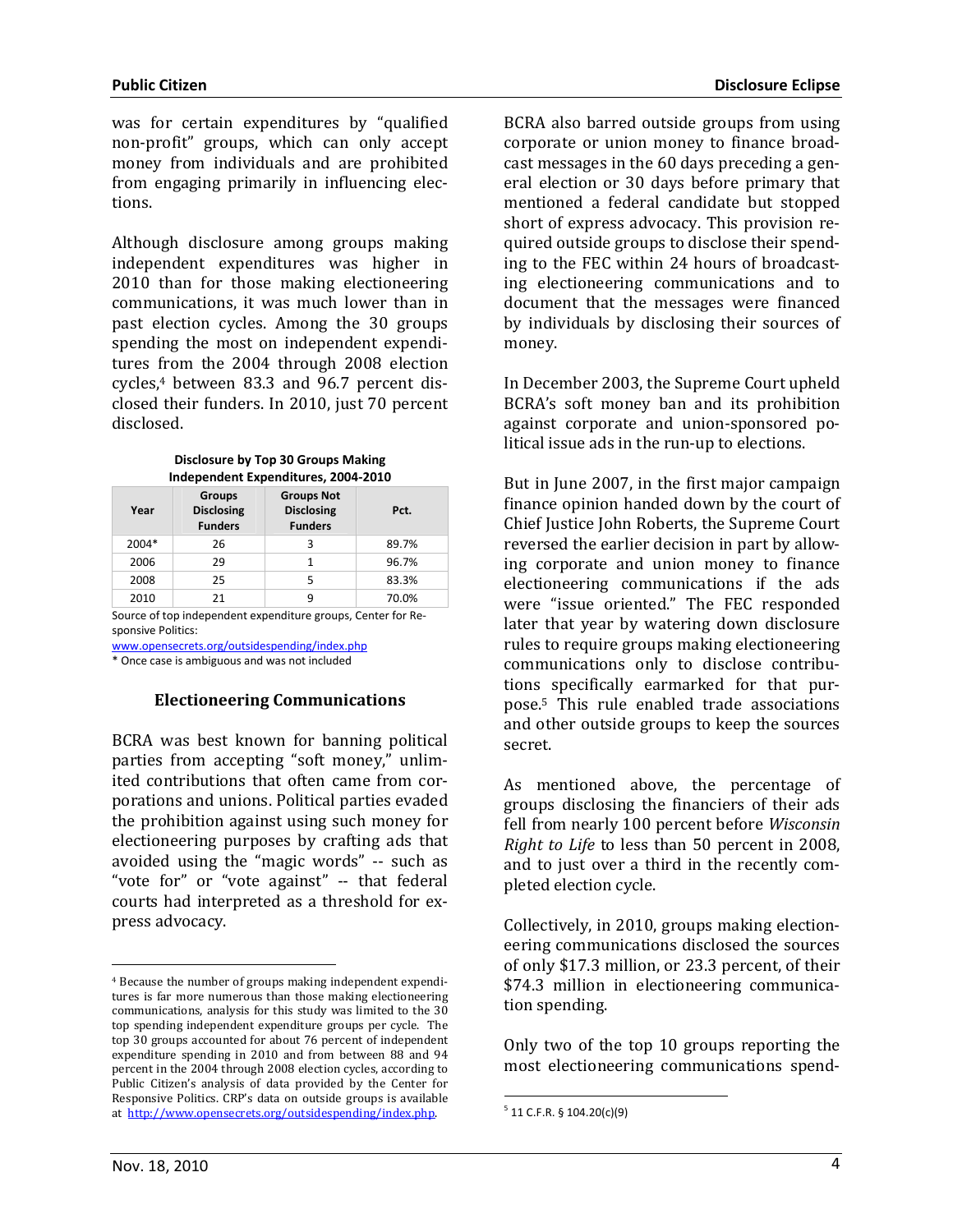ing disclosed substantial information about their funders.6 The top 10 groups disclosed just 10.8 percent of the money they spend on electioneering communications.

| Disclosure by Top Spending Electioneering        |
|--------------------------------------------------|
| <b>Communications Groups 2010 Election Cycle</b> |

| Group                                        | <b>Electioneering</b><br><b>Communications</b><br><b>Expenses</b> | <b>Contributions</b><br>Reported |
|----------------------------------------------|-------------------------------------------------------------------|----------------------------------|
| U.S. Chamber of                              |                                                                   |                                  |
| Commerce                                     | \$31,207,114                                                      | \$0                              |
| <b>American Action</b>                       |                                                                   |                                  |
| Network Inc.                                 | \$16,364,625                                                      | \$0                              |
| Americans For Job<br>Security (AJS)          | \$4,598,520                                                       | \$0                              |
| Center for Individual<br>Freedom             | \$2,500,617                                                       | \$0                              |
| American Future<br>Fund                      | \$2,219,776                                                       | \$0                              |
| Citizens For Strength<br><b>And Security</b> | \$1,403,110                                                       | \$5,752,000                      |
| CSS Action Fund Inc.                         | \$1,391,880                                                       | \$0                              |
| Arkansans For<br>Change                      | \$1,335,073                                                       | \$0                              |
| <b>Americans for Pros-</b><br>perity         | \$1,311,631                                                       | \$1,000                          |
| Campaign Money<br>Watch                      | \$1,174,718                                                       | \$1,125,000                      |
| <b>Total</b>                                 | \$63,507,064                                                      | \$6,878,000                      |

### Independent Expenditures

Before Citizens United, corporations and unions were prohibited from making independent expenditures. Such expenditures could primarily be made only by registered political committees, which could only accept contributions from individuals and within established limits (typically \$5,000 a year).

An exception was carved out by the Supreme Court in its 1986 FEC v. Massachusetts Citizens for Life opinion<sup>7</sup> to permit "qualified nonprofits" to use contributions in excess of statutory limits to finance independent expenditures. These groups may not accept money from corporations and must not be primarily engaged in electioneering. The law

has been interpreted to excuse these groups from disclosing the identities of their contributors, except those who earmarked contributions for electioneering activities.

But, as reported above, the vast majority of groups making independent expenditures use to disclose their funders. About 89 percent of the 30 biggest independent expenditure groups from the 2004 to 2008 election cycles disclosed their funders. These groups, in turn, accounted for 90 percent of all non-party independent expenditures.

While striking down the limitation on corporate-funded independent expenditures in the Citizens United opinion, the Roberts Court upheld the constitutionality of BCRA's disclosure requirements relating to the funders of electioneering communications.

In addition, Justice Kennedy, who wrote the opinion, appeared to rely on the existence of strict disclosure laws as a rationale for lifting the ban on corporate-funded independent expenditures.

A campaign finance system that pairs corporate independent expenditures with effective disclosure has not existed before today. It must be noted, furthermore, that many of Congress' findings in passing BCRA were premised on a system without adequate disclosure. With the advent of the Internet, prompt disclosure of expenditures can provide shareholders and citizens with the information needed to hold corporations and elected officials accountable for their positions and supporters.<sup>8</sup>

Such disclosure, Kennedy wrote, would enable citizens to "see whether elected officials are 'in the pocket' of so-called moneyed interests."<sup>9</sup>

 $\overline{a}$ 

 $\overline{a}$ 

<sup>6</sup> Americans for Prosperity, a group co-founded by billionaire David Koch that spent more that \$1.3 million in electioneering communications, disclosed only a \$1,000 contribution from Chicago Tea Patriots LTD.

<sup>7</sup> FEC v. Mass. Cit. for Life, 479 U.S. 238 (1986).

<sup>8</sup> Citizens United v. Federal Election Comm'n, 130 S. Ct. 876, 916 (2010) (internal citations omitted). <sup>9</sup> Id.